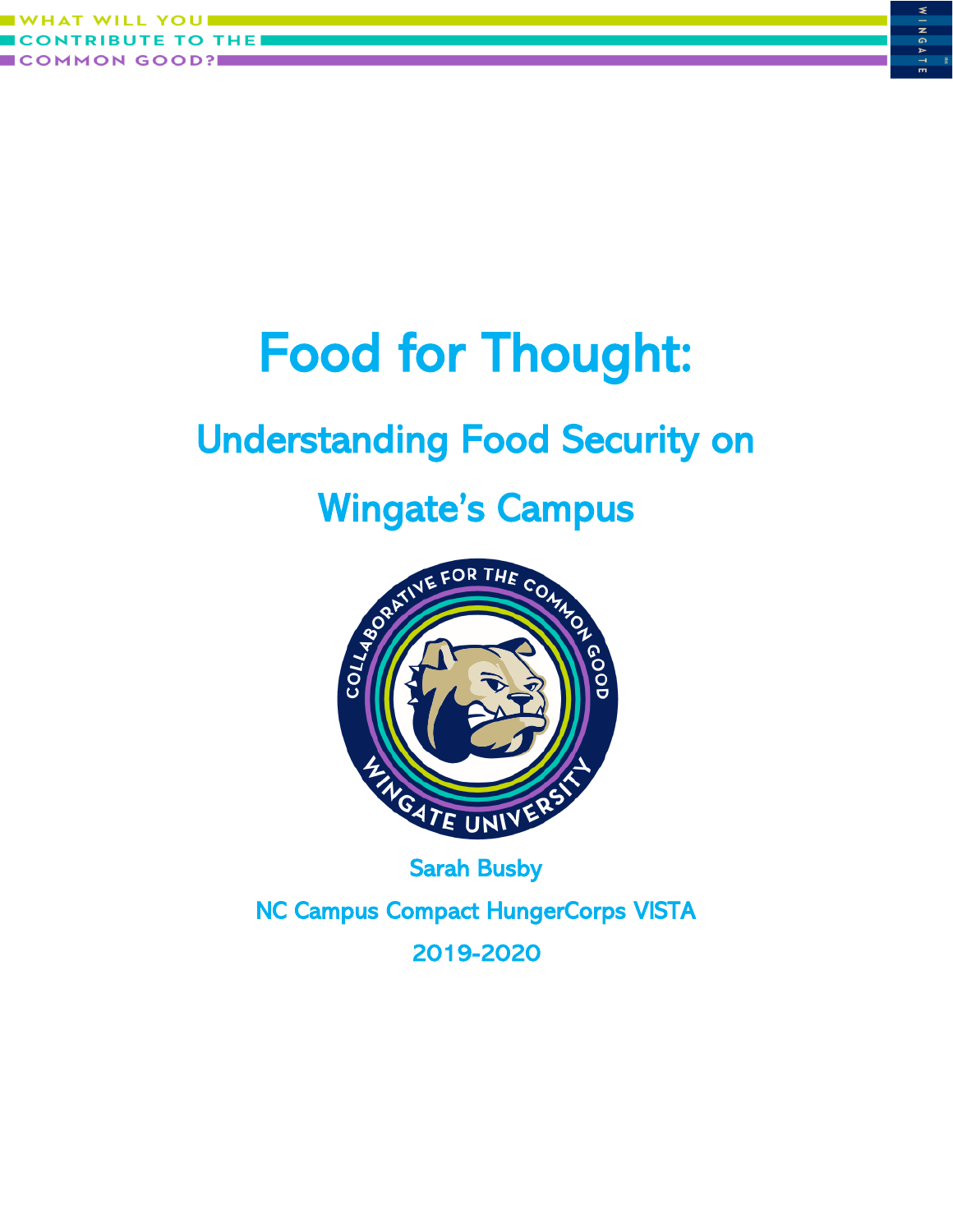### **INTRODUCTION**

If you were to be stopped on the street and ask what hunger means to you, you might say that hunger means that a few hours have passed since lunch and you are ready for your next meal. For one out of nine Americans<sup>1</sup>, however, hunger has huge implications for their everyday lives beyond just taking a snack break. For these individuals, hunger is a long-term, consistent problem for them and their families. These Americans are not in some distant part of the U.S. – some of them probably live down the street. In fact, some might do such a good job of hiding their hunger that you may not suspect them of needing assistance with food.

A lack of food partly contributes to the challenges that face food security in the U.S. Food security is a principle that states that everyone, everywhere, should have consistent access to affordable, safe, and healthy food. Those who can maintain consistent access in this manner are considered food secure; those who cannot achieve this security are considered food insecure<sup>2</sup>.

College students are at a particularly high risk for food insecurity. In addition to the cost of tuition, room and board, and lab fees, students must shoulder the cost of meal plans, textbooks, educational supplies including computers and notebooks, gas, and many other miscellaneous costs in addition to providing for their basic needs. According to the Urban Institute,  $11.2\%$  of all students attending four-year colleges in 2015 experienced food insecurity<sup>3</sup>, although that number can differ widely across college campuses. It is partly because of this disparity across college campuses that I decided to survey students at Wingate University.

There are several reasons that I wanted to analyze food insecurity on Wingate's campus. Wingate University is a private institution in one of the most important agricultural counties in the state of North Carolina. In addition, campus residents' food plans are included in the cost of room and board, so all residents have virtually unlimited access to the dining hall at Wingate University. On the surface, one would not expect food security to be a major issue here. However, approximately 39% of undergraduate students who choose to attend Wingate are eligible for the Pell Grant, a federal payment – not a loan – for those who cannot afford to attend college without some financial assistance<sup>4</sup>. In addition to these grants, Wingate students

<sup>1</sup> Feeding America,<https://hungerandhealth.feedingamerica.org/understand-food-insecurity/>

<sup>&</sup>lt;sup>2</sup> International Food Policy Research Institute,<https://www.ifpri.org/topic/food-security> <sup>3</sup> Urban Institute,

[https://www.urban.org/sites/default/files/publication/92331/assessing\\_food\\_insecurity\\_on\\_campus\\_3.pdf](https://www.urban.org/sites/default/files/publication/92331/assessing_food_insecurity_on_campus_3.pdf)

<sup>4</sup> Federal Student Aid,<https://studentaid.gov/understand-aid/types/grants/pell>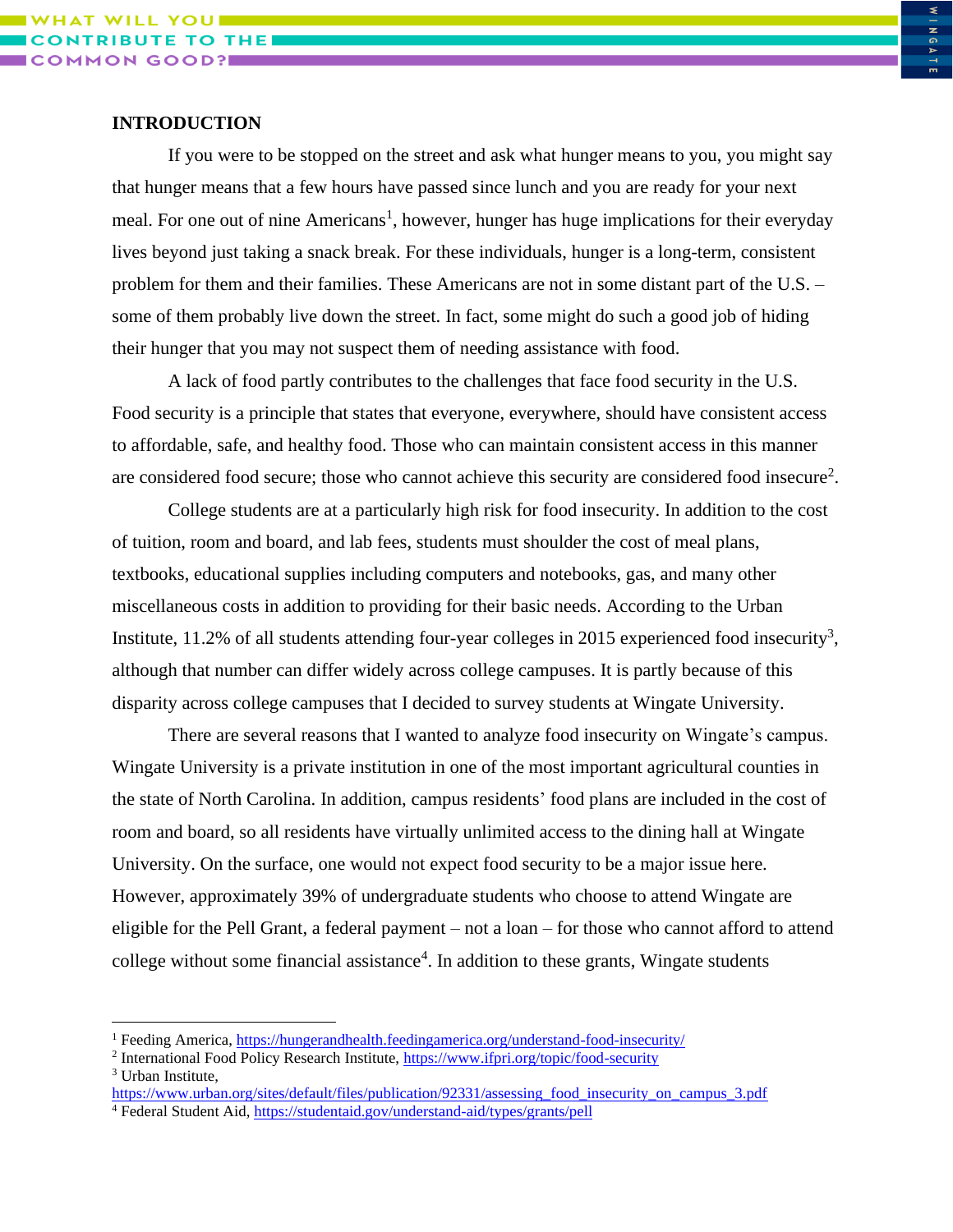**THE** 

routinely receive additional scholarships and aid from the university and other organizations. Because of this, Wingate University is one of the most financially friendly institutions in the

state, and it has a large population of nontraditional (having significant family and financial responsibilities outside the classroom<sup>5</sup>) and firstgeneration students on campus. This would suggest that financial issues, including food insecurity, could be a large – yet unexplored – issue for students on campus. The specific issue of food insecurity had not been investigated at Wingate before the implementation of this survey.



Above: Sarah Busby and Allison Tietz giving a lecture to local agriculture students from East Union Middle

In addition, the university is situated in eastern Union County, which faces its own challenges. Our friends and neighbors in eastern Union County experience higher rates of poverty and food insecurity than western Union County. A large portion of eastern Union County is also a food desert. Living, working, and attending school here can be challenging for most, let alone a college student who already faces significant responsibilities.

I am an NC Campus Compact Hunger Corps VISTA working at Wingate University in the Collaborative for the Common Good. An AmeriCorps VISTA is someone who engages in a year of service in a community with the goal of eradicating poverty and improving equity<sup>6</sup>. My focus is addressing food insecurity in eastern Union County through a variety of projects. My projects have primarily focused on nutritional education for children and adults in this community. In addition, Dr. Wright, my supervisor and head of the CCG, had created my position to take specific steps to directly reduce food insecurity. My background is in public health, and I played an important role in a startup food pantry at my undergraduate university, so

<sup>5</sup> Stephen G. Pelletier

[https://www.aascu.org/uploadedFiles/AASCU/Content/Root/MediaAndPublications/PublicPurposeMagazines/Issue/](https://www.aascu.org/uploadedFiles/AASCU/Content/Root/MediaAndPublications/PublicPurposeMagazines/Issue/10fall_adultstudents.pdf) [10fall\\_adultstudents.pdf](https://www.aascu.org/uploadedFiles/AASCU/Content/Root/MediaAndPublications/PublicPurposeMagazines/Issue/10fall_adultstudents.pdf)

<sup>6</sup> Corporation for National and Community Service,

<https://www.nationalservice.gov/programs/americorps/americorps-programs/americorps-vista>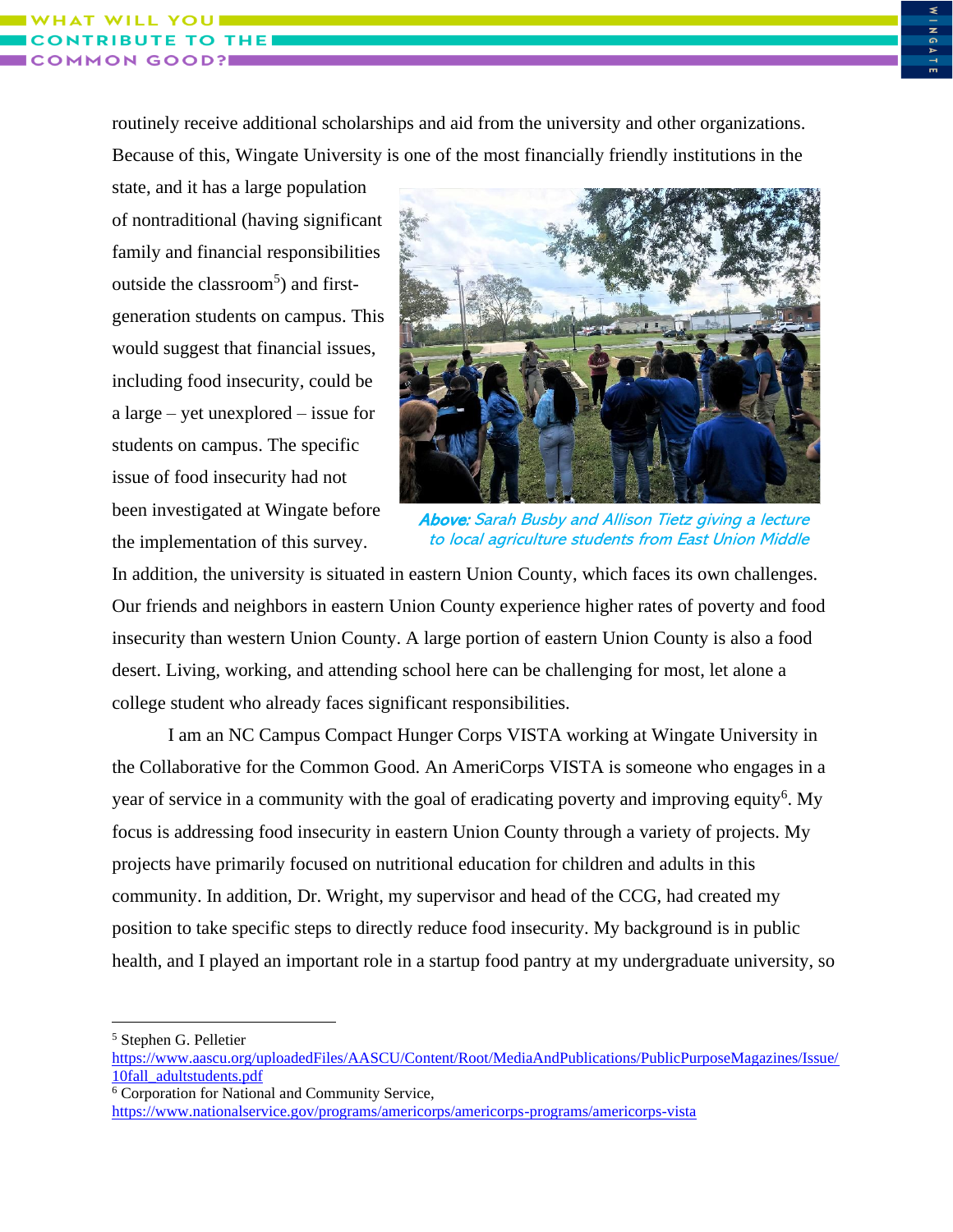food security is one of my areas of expertise. I was – and still am – passionate about directly providing food to those who struggle with maintaining consistent access to sources of nutritious food.

### **DEVELOPMENT OF THE SURVEY**

The survey used on Wingate's campus was directly taken from the USDA's U.S. Adult Food Security Survey Module<sup>7</sup>, an anonymous ten-question survey that asks people ages 18 and up about their access to and choices surrounding food. Responders to the survey indicate whether or not these statements or questions apply to them and how often they do apply. Based on the number of "affirmative" responses given – affirmative meaning that the survey taker does experience the hardship described – the survey taker receives a certain score. A score of zero indicates high food security; a score of 1-2 indicates marginal food security; a score of 3-5 indicates low food security; and a score of 6-10 indicates very low food security. The latter two categories, low and very low food security (scores 3-10) denote food insecurity. In addition to the questions on food insecurity, additional questions were included focusing on demographic information.

### Figure 1: Food Security Survey Questions

### *Food Security*

- 1. I worried whether my food would run out before I got money to buy more.
- 2. The food that I bought just didn't last, and I didn't have money to get more.
- 3. I couldn't afford to eat balanced meals.
- 4. In the last 12 months, since last January, did you ever cut the size of your meals or skip meals because there wasn't enough money for food?
- 5. How often did this happen—almost every month, some months but not every month, or in only 1 or 2 months?
- 6. In the last 12 months, did you ever eat less than you felt you should because there wasn't enough money for food?
- 7. In the last 12 months, were you ever hungry but didn't eat because there wasn't enough money for food?
- 8. In the last 12 months, did you lose weight because there wasn't enough money for food?
- 9. In the last 12 months, did you ever not eat for a whole day because there wasn't enough money for food?
- 10. How often did this happen—almost every month, some months but not every month, or in only 1 or 2 months?

<sup>7</sup> USDA,<https://www.ers.usda.gov/media/8279/ad2012.pdf>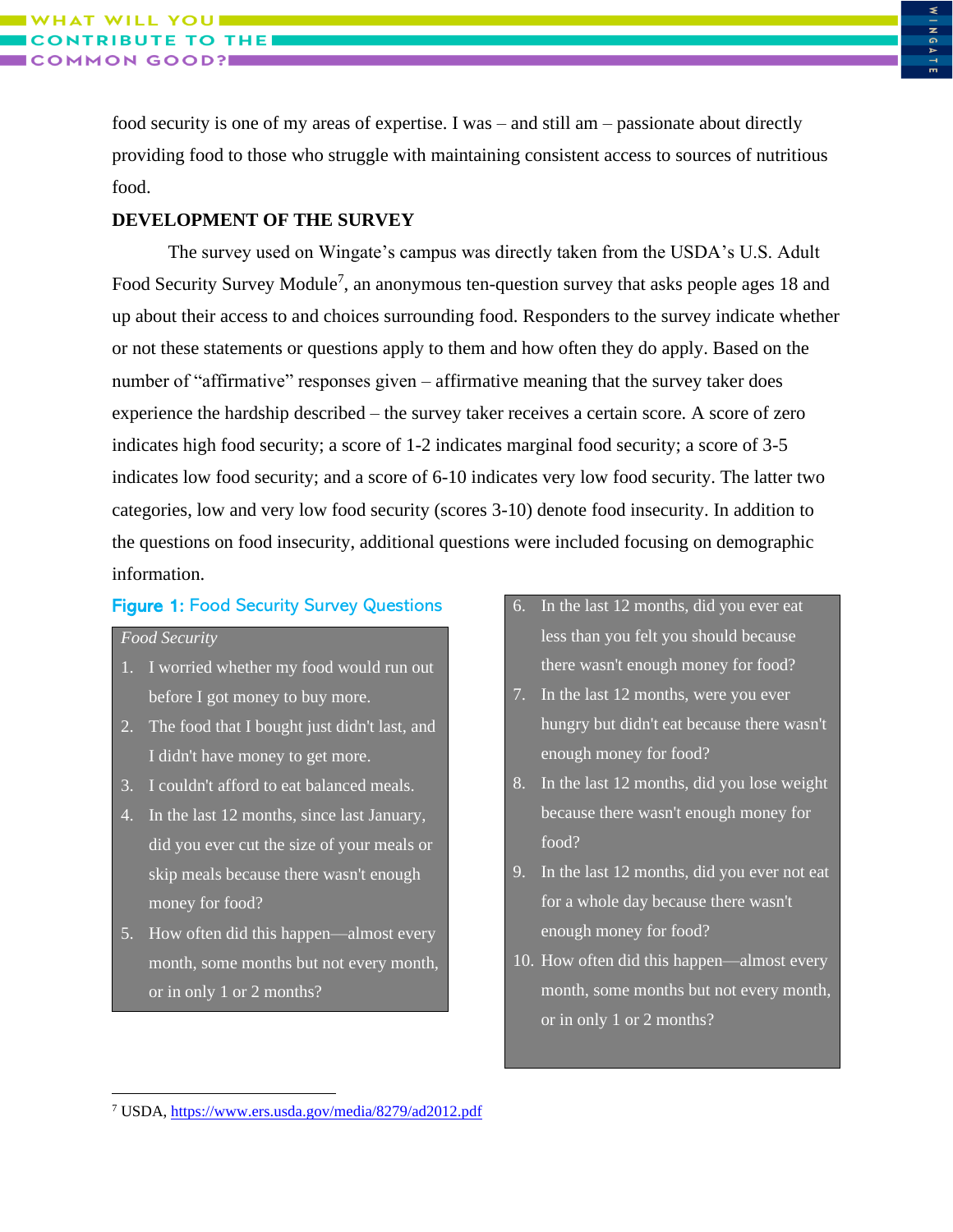# **THE**

### *Demographic Information*

- 1. What year are you at Wingate University? (freshman, sophomore, junior, senior, grad student)
- 2. Are you a full-time or a part-time student?
- 3. What kind of student are you? (resident, commuter, online)
- 4. At any point during the last year, did you have a meal plan with Wingate University Dining?
- 5. Do you receive any need-based financial aid, including the Pell Grant?
- 6. Do you work a job outside of attending classes (including work-study and graduate assistant positions)?
- 7. How much do you work each week?
- 8. Are you a traditional college student (enrolled in college directly after high school, under the age of 23, receiving parental financial support, no major life or work responsibilities)?
- 9. Do you experience other financial-based needs (e.g. housing insecurity, homelessness, childcare needs, etc.)?

These questions were included to find common traits among those who identified themselves as food insecure. This survey was reviewed and approved by Wingate University's Research Review Board, and it was then made available to all undergraduate, graduate, and online students at Wingate University.

After the survey was to be disseminated and completed, a focus group was planned. The goal of the focus group was to obtain personal stories from some of the individuals who had completed the survey in order to gain specific insight into food insecurity among Wingate University students. Information obtained from the focus groups were to be used in storytelling and calling for more programs focused on food insecurity to be implemented both on and off campus.

### **RESULTS**

A total of 168 completed responses were recorded, meaning that 168 students completed the survey. The categories of food security can be found below. Since the categories of low food security and very low food security combine to form the total population of food insecure students, the total percentage for food insecurity on campus comes to 35.1%.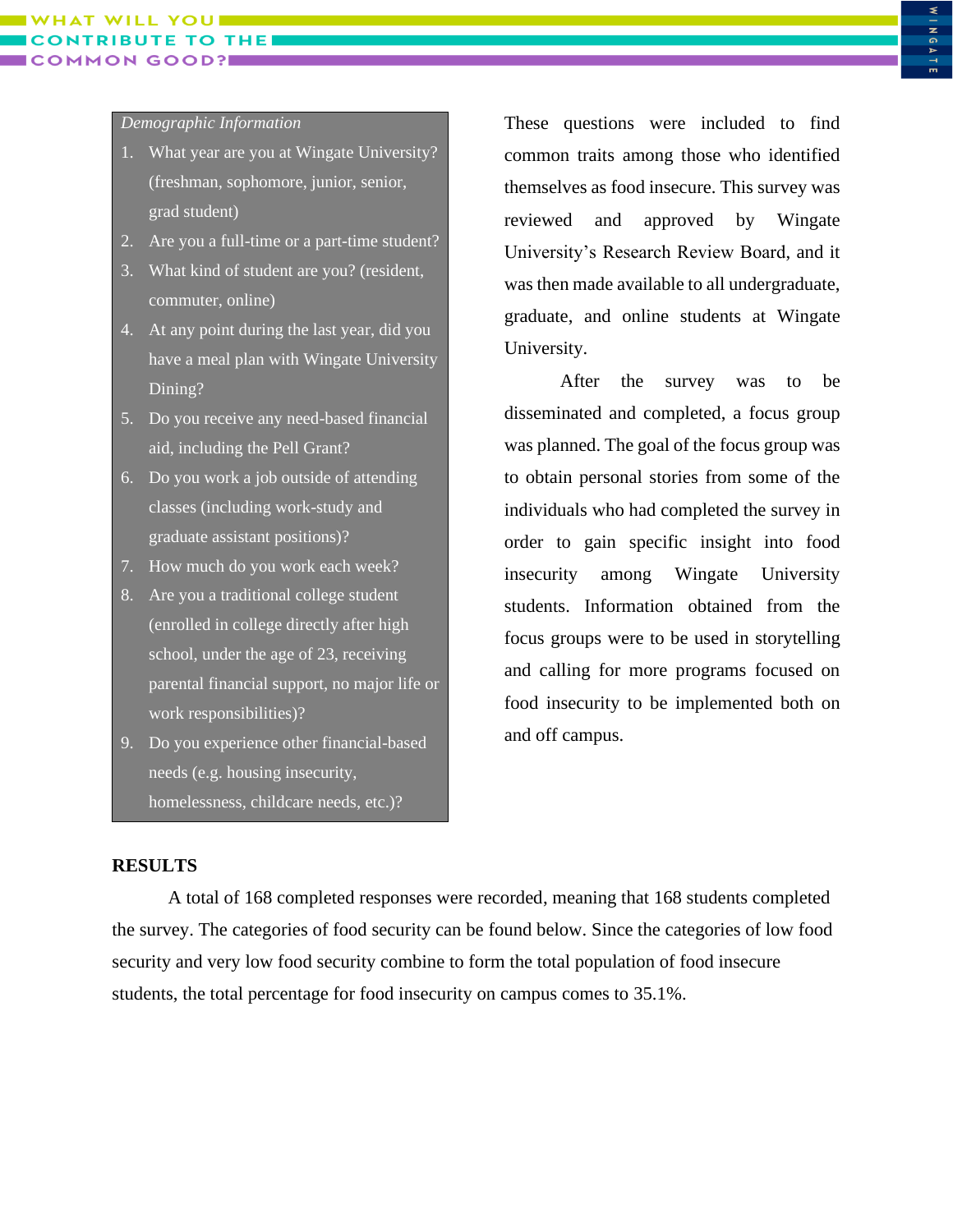WHAT **THE** GOOD?

> Analysis of the results of the survey showed that many different types of students experienced food insecurity. The categories with the largest percentages of food insecure students are listed below.





Of the 168 people who took the survey, 14.9% (25 responders) belong to the very low food security category at Wingate. Among this group of students, several common traits began to emerge. Those traits are shown below.

There is plenty of additional data that came from this survey; however, the data shown here was chosen because it presents a strong image of what food insecurity looks like at Wingate University.

Included in the original design for the Wingate University Student Food Security Survey 2020 was the creation of a focus group in which survey participants would be asked follow-up questions to gain specific insight into food insecurity among Wingate University students. Understanding the background of those who identify as food insecure and learning about the additional financial-based needs of these students was of particular interest in this focus group.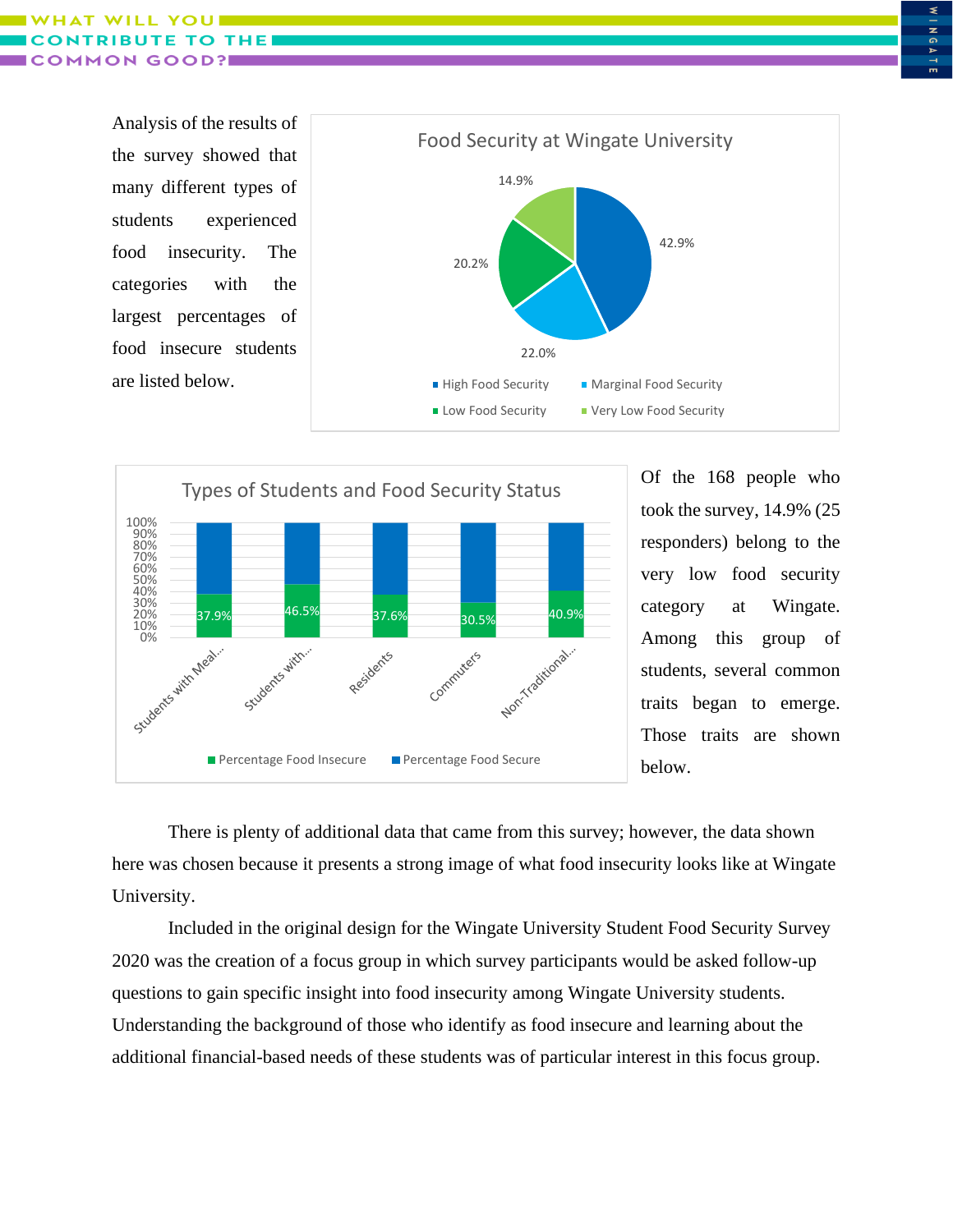However, due to the circumstances surrounding COVID-19, the focus group portion of this research project was suspended.



### **FUTURE IMPLICATIONS**

The results of this survey will directly impact the food security efforts of Wingate University's Collaborative for the Common Good (CCG). The results have already impacted some of the CCG's projects. We are currently working in collaboration with the Union County Government to form a food council that will address concerns with our food system, including food security across Union County. Among the CCG's efforts from this past year are a community garden which provides seasonal produce to seniors and college students in Wingate and Monroe; an after school program in association with the Union County Master Gardeners focusing on gardening, nutrition, and health; and a mentoring program in Title I schools in eastern Union County with lessons that focus on nutrition education. The CCG has some plans for the near future that include building a food pantry on campus near the community garden that will be accessible at all hours and stocked with food that comes directly from the garden. Additionally, the CCG and the NC Campus Compact HungerCorps VISTA will work closely with the Union County Cooperative Extension to further develop the community garden into a usable space for all residents of Wingate, including college students. In the next year, an effort to alleviate student food insecurity will be made by hosting events and providing resources specific to the needs of Wingate University students. Some potential ways to reach students include holding cooking demonstrations with garden produce in residential areas on campus, working in collaboration with local churches and institutions to stock the outdoor pantry, adding programs